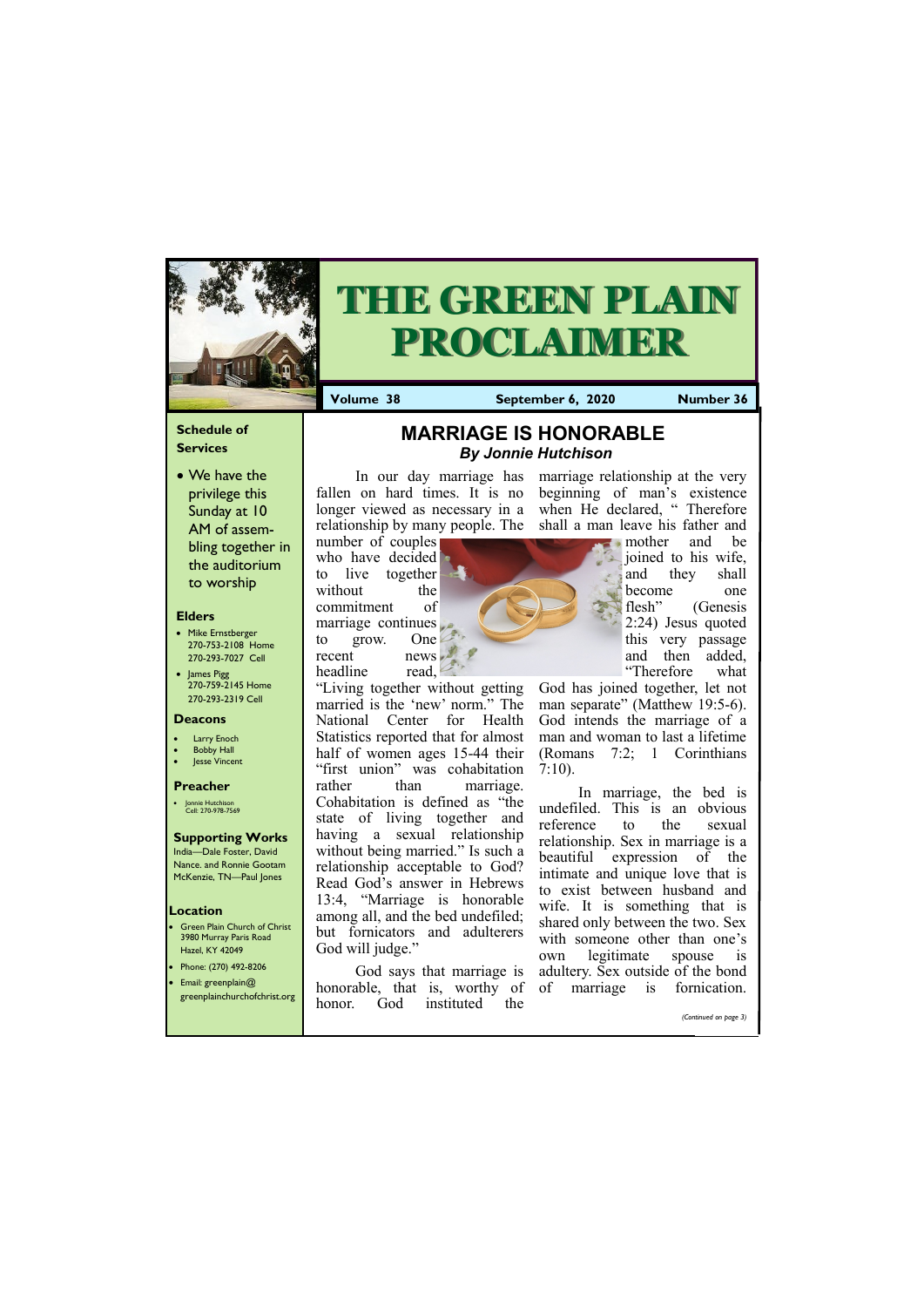## NEWS AND NOTES

*REMEMBER IN PRAYER: Green Plain members*: Remember Jane Morris, Faye Travis, Peggy Jarvis, Rex Enoch, Mary Crutchfield, Joanne Barnes, Maxine Pool, Hayes and Marjorie Grady, Jim Fielder, Griselda Adams, Larry Enoch, and Carolyn Byars. **Family and Friends:** Jenne Pool, Teresa Tacker, Betty Pond, Bryan White, Meredith Enoch, Kenneth Mizell, , Janice Canter, Dale Foster, Andrea Phillips, Donald and Dorothy Cook, Pat Hocking, Sandra Cook Downs, Hollis Stubblefield, Jason Rutledge, James Bishop and Kevin Smith.

- **Our Sympathy** is extended to Wanda Barrett and all the family of her sister Lora Ann Pettigrew who passed from this life on Thursday, August 27th.
- **Our thanks** to all who helped with the memorial service for Margrette Enoch yesterday. Our sister is certainly missed here at Green Plain. Let's continue to pray for Rex and the family.
- **PANTRY ITEMS September 2020: 6—Peanut Butter; 13—Paper Towels; 20—Canned Peaches; 27—Canned Carrots.** Please bring any additional items you wish for the "blessing box" which is located next to the breezeway on the north side of the building.
- **See our Facebook page** for announcements, updates and articles. Access to past editions of this bulletin are available on our website at http://greenplainchurchofchrist.org.
- Mission Work: Please continue to pray for the preachers this congregation is supporting in India and for Ronnie Gootan, David Nance, Mike Kiser, Arnold Gerson and Paul Jones in their respective works.
- **September 2020 Anniversaries:** 28-Shane & Krysta Smith. **Birthdays:** 4-Jane Morris; 13- Mary Crutchfield; 18-Jackson Hale; 20-Peggy Jarvis; 27-Diana Travis; 28 –Carolyn Byars; If we have left anyone out please let us know.
- **We offer FREE BIBLE CORRECPONDENCE COURSES through the mail. Enroll on our website or send your name and return mailing address to the address on the first page of this bulletin. You may also call 270-978-7569 or you may email us at greenplain@greenplainchurchofchrist.org.**
- **Additional Study Opportunities:** We encourage our readers to take advantage of the wealth of Bible study opportunities which are available online. There is a list of some of these at the bottom of this page. You will find scores of recorded videos and live programs that you can watch at your convivence. (Read 2 Peter 3:18).

# **Page 2**

**ONLINE SPIRITUAL RESOURCES Gospel Broadcasting Network https://gbntv.org/**

**World Video Bible School https://store.wvbs.org/wvbs-splashpage.html**

> **A Bible Answer https://abibleanswertv.org/**

> > **Good News Today http://gnttv.org/**

**In Search of the Lord's Way http://searchtv.org/**



**This Week: Under the Law of Moses, what was the penalty for adultery?**

*Last Week:* Jesus said, "By this all will know that you are my disciples." By what?

*Answer:* "...If you have love one for

another" (John 13:35).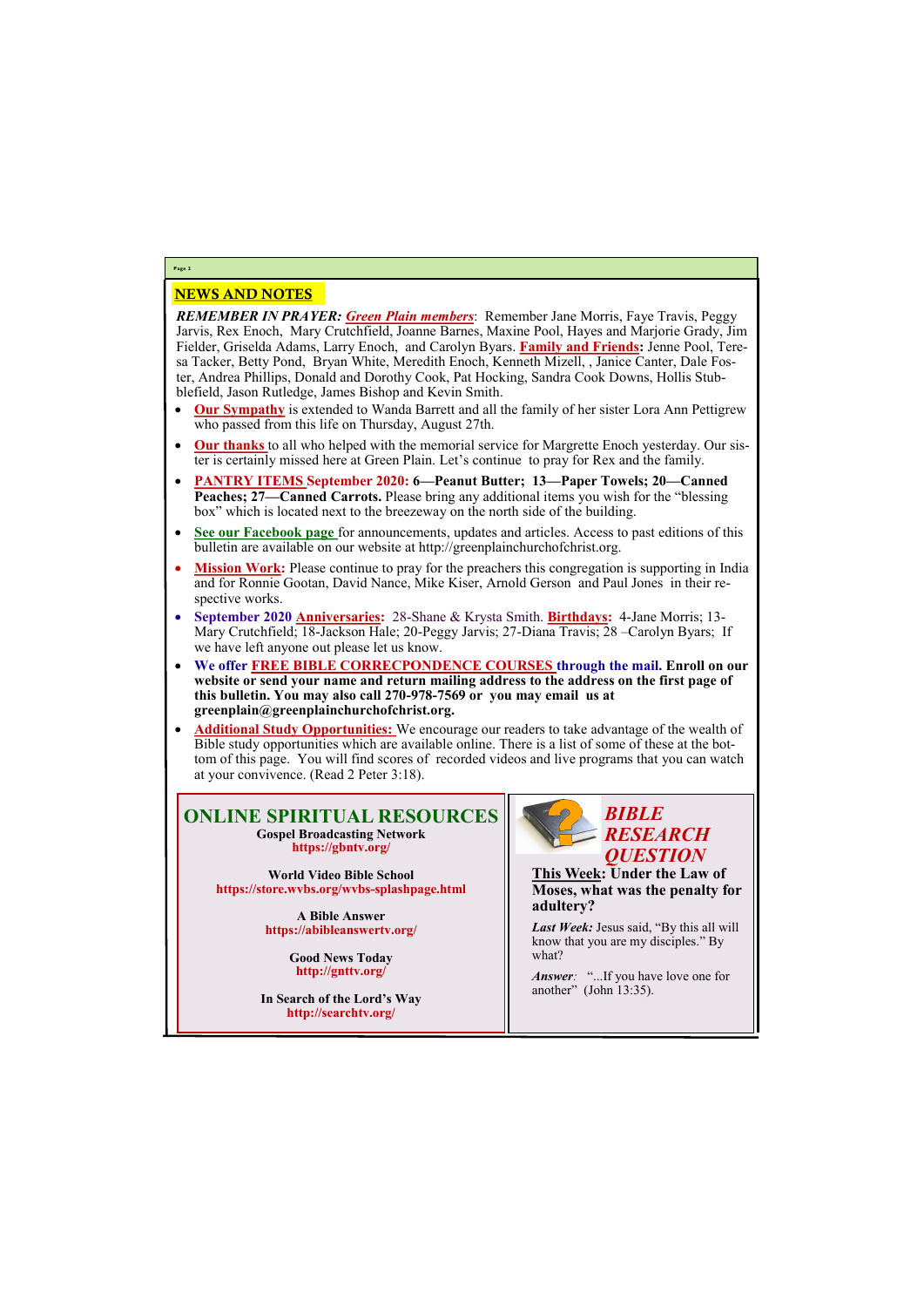**Page 3**

According to the Word of God those who engage in fornication and adultery are under God's condemnation. Both adultery and fornication are included in the list of the "works of the flesh" and those who commit these sins are lost and will not go to heaven (Galatians 5:19-21). This is your state before God if you are living together without being marriage or if you are engaging in a sexual relationship with someone other than your husband or wife. As sex in marriage is honorable and undefiled, sex outside of marriage is dishonorable and defiled. It is not surprising that God tells us in 1

Corinthians 6:18, "Flee fornication. Every sin that a man doeth is without the body; but he that committeth fornication sinneth against his own body."

How people view the marriage relationship does not change God's view. God says marriage is worthy of honor. To dishonor the marriage relationship by engaging in the sins of adultery and fornication is to is to violate God's divine will and thus to sin  $(1$  John 3:4). Let us honor the marriage relationship by recognizing its worth to couples and to society and by conforming to the will of God in our own relationships.

#### *(Continued from page 1)*

## **HOW SHOULD WE RESPOND TO GOD'S GRACE? By Gary L. Hutchins**

 The apostle Paul wrote, "For by grace you have been saved through faith, and that not of yourselves; it is the gift of God, not of works, lest anyone should boast." (Eph. 2:8-9). We cannot save ourselves. It is totally, and only, by God's grace that we can be saved. But, does God expect any response on our part to His offer to save us by His grace, and does our response have anything to do with our salvation?

 Many people might stammer a bit, emotionally, in answer to the first part of that question, but would give a resounding "No!" to the second part. But both parts go together. The answer to one is automatically the answer to the other. Either God does not expect any response on our part to His offer to save us by His grace, and therefore any response on our part has nothing to do with our salvation, or God does expect some response on our part, and our salvation is inseparably connected to that response.

 Let's start with the bottom line. Does God expect faith in Him on our part? The Hebrews writer states, "But without faith it is impossible to please Him, for he who comes to God must believe that He is, and that He is a rewarder of those who diligently seek Him." (Heb. 11:6). Only by God's grace can we be saved, but if we do not have faith in God we cannot be saved. God also expects us to have faith in Christ as His Son and our Lord and Savior. Jesus said, "Therefore I said to you that you will die in your sins; for if you do not believe that I am He, you will die in your sins." (Jn. 8:24). Clearly, God expects faith in Him and in Christ as our responses to His offer of grace. Anything else God expects us to do?

 Does God expect us repent of our sins in response to His offer of salvation by grace? Jesus said, "unless you repent you will all likewise perish." (Lk. 13:3). On Pentecost, when asked by Jews gathered there on that day, "what shall we do?" the first word out of Peter's mouth was, "Repent…" (Acts 2:37-38). That was a question of action;

*(Continued on page 4)*